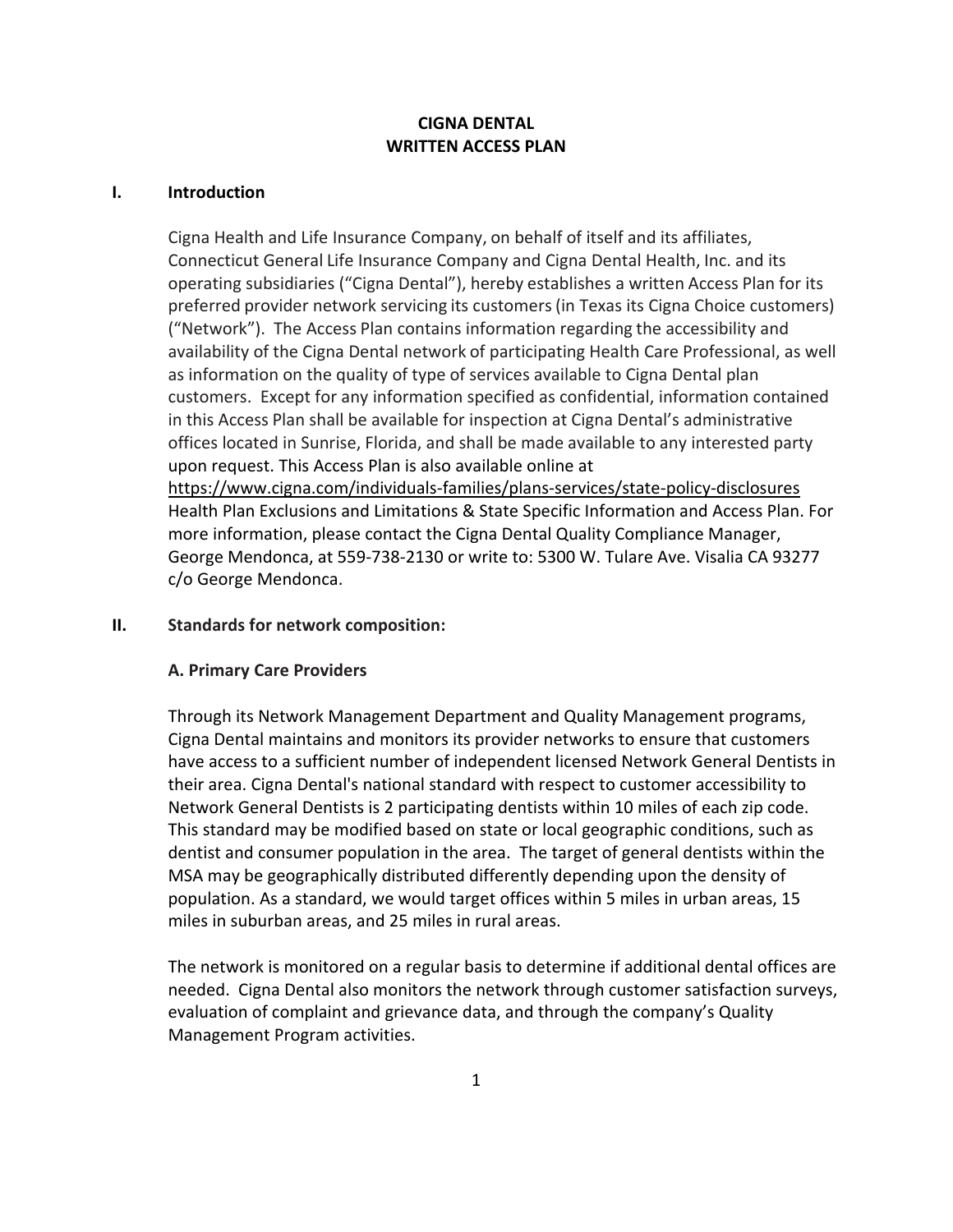In addition, Cigna Dental's national standard with respect to appointment wait time for initial and routine dental care services is four (4) weeks (with certain state exceptions). Network General Dentists are contractually required to provide dental services to Cigna Dental customers on the same basis as they do their other patients, regardless of customers' dental health. Cigna Dental surveys each dental office on an annual basis (with certain state exceptions) to assess average appointment wait times for both initial and hygiene appointments.

An emergency is a dental condition of recent onset and severity that would lead a customer to believe that his or her condition requires immediate dental treatment necessary to control excessive bleeding, severe pain or eliminate acute infection. Participating dentists are contractually obligated to schedule emergency appointments within 24 hours and are required to provide after-hours emergency access.

#### Teledentistry

Benefits for covered dental services provided via teledentistry will be determined in similar fashion to benefits for covered services delivered in a traditional office setting. Cigna requires use of appropriate teledentistry procedure codes (D9995 or D9996) by the dentist who oversees the encounter, in accordance with any applicable state laws, regulations, and / or licensure requirements, including direct and / or indirect supervision requirements.

#### Corrective Actions:

- Network Management shall establish network expansion targets to ensure adequate appointment availability.
- Cigna Dental shall exercise contract termination provisions in extreme situations such as appointment discrimination or prolonged failure to comply with corrective action efforts.

#### **B. Specialty Care Providers**

Cigna Dental contracts with independent dental specialists to ensure that customers have adequate access to specialty care. Contracted specialists include oral surgeons, orthodontists, periodontists, pediatric dentists, and endodontists.

Customers are not required to obtain a referral in order to receive specialty care however customers are free to discuss treatment options with their Network General Dentist.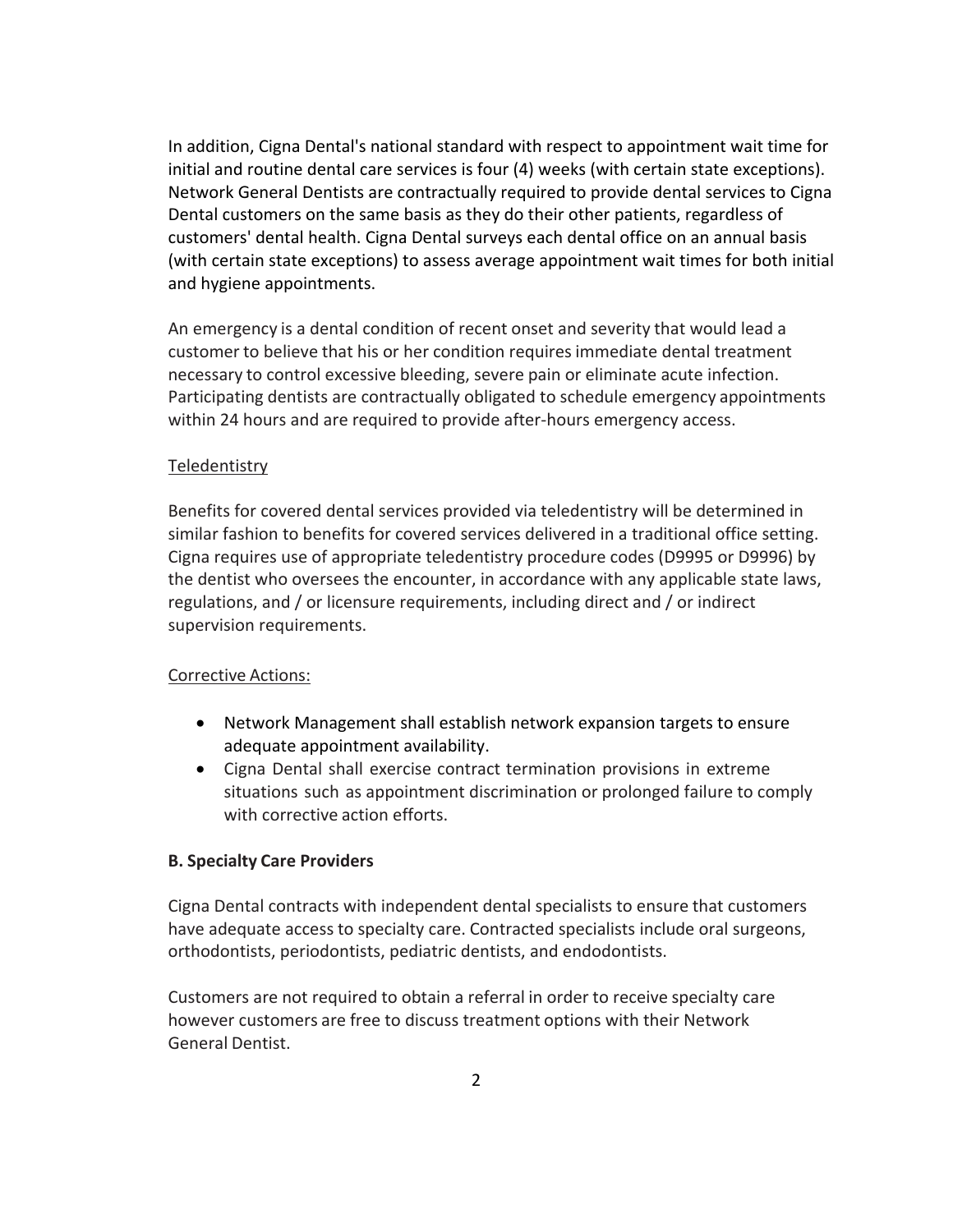The specialist network is monitored on a regular basis to determine if additional specialist offices are needed. In addition, Cigna Dental monitors the network through customer satisfaction surveys, evaluation of complaint and grievance data and through the company's Quality Management Program.

#### **C. Network Adequacy Issue**

If a network adequacy issue exists, Cigna Dental will provide benefits for the customer to receive covered services at the office of a non‐network general or specialist dentist at no additional charge to the customer.

The customer may call customer service for prior approval for in‐network benefits at a non‐contracted dentist. If a network adequacy issue is confirmed, the approval will be documented in the call tracking system and the claim will be adjusted to reflect in‐ network benefits post payment. Cigna Dental standard utilization review will apply in making coverage determinations.

Network adequacy issues for DPPO customers can also be resolved after the out of network claim has been processed. The adjustment will be made once the customer has notified Cigna Dental of the network adequacy issue and it has been confirmed.

The claim will be adjusted to ensure that the customer's in‐network benefit level is applied to all covered services. The customer's portion of the coinsurance will be based off of the Maximum Reimbursable Charge (MRC) for the area to ensure that their out of pocket will be no more than if they had been treated by an in‐network dentist. Cigna Dental will then pay the difference between the dentist's submitted charges and the customer's calculated coinsurance for all covered services. Cigna Dental standard utilization review will apply in making coverage determinations.

#### **III. Specialty Referral policy:**

Cigna Dental contracts with Network General Dentists who are licensed in the state to provide a comprehensive range of dental services. Network Specialists are indicated when the procedures necessary for treatment are beyond the range of clinical skills of the network general dentist and require the skills of a network specialist. We have contracted with endodontists, periodontists, oral surgeons, pediatric dentists and orthodontists to provide necessary specialty services to customers at negotiated fees.

For this Cigna Dental Network, no referral is necessary to see a Network Specialist

#### **A. Comprehensive Listing of Participating Providers**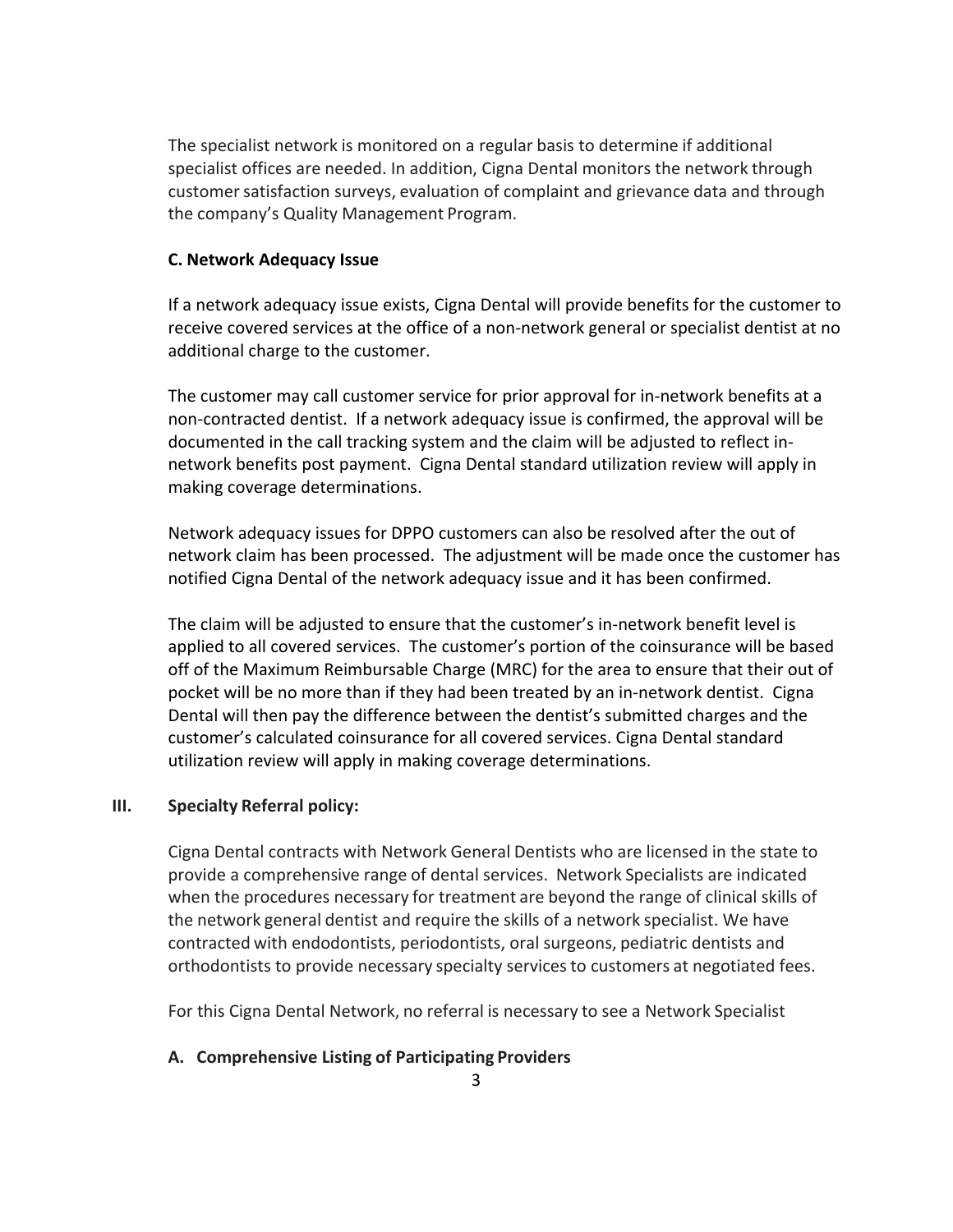Cigna Dental ensures that plan customers have instant access to an updated list of participating Network General Dentists and Network Specialists in a variety of ways.

1. List of Participating Providers

Every Cigna Dental customer has access to a Cigna Dental Network Directory ("Dental Directory") through Cigna Dental's website, www.cigna.com or www.mycigna.com. The online Dental Directory is updated weekly. Customers may search by location, dentist name and/or language(s) spoken. In addition, the customer can receive a Cigna Dental Network Directory ("Dental Directory") upon request.

2. Dental Office Locator Service

Cigna Dental provides 24 hour, toll‐free access to its Dental Office Locator Service. This telephone service allows customers to identify participating dentists in their area simply by entering a zip code. Customers then have the option of listening to the list of participating dentists in their area or requesting a printed list via facsimile.

3. Customer Services

Customers may contact Cigna Dental Customer Services at 1‐800‐Cigna24 to request an updated Dental Directory or to obtain further information on their Cigna Dental benefits.

#### **B. Restricted Referral Options**

No referral is required to see a Network Specialist.

#### **C. Timely Referrals for Access to Specialty Care**

No referral is required to see a Network Specialist.

#### **D. Expedited Referrals Process**

No referral is required to see a Network Specialist.

#### **E. Retrospective Denial of Specialty Referrals**

No referral is required to see a Network Specialist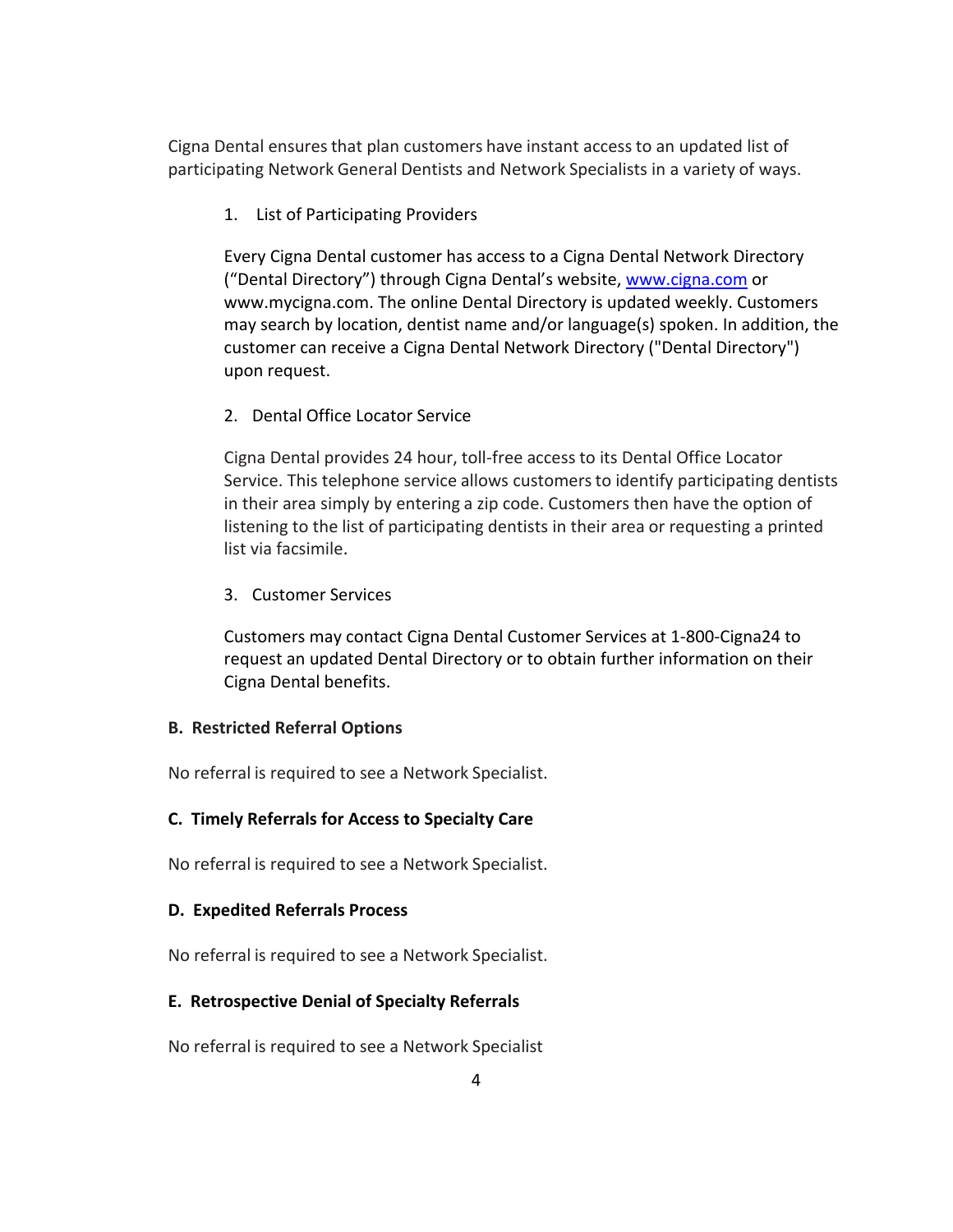#### **IV. Ongoing monitoring:**

Cigna Dental has established an extensive Quality Management Program to help ensure that the dental care needs of Cigna Dental customers are consistently and sufficiently met. One of the primary focuses of the Quality Management Program is to monitor the accessibility and availability of the provider network on a regular basis. Specific activities and monitoring tools are outlined in the Cigna Dental Quality Management Program.

#### **V. Needs of special populations:**

Cigna Dental has developed various communications and services that are designed to address the special needs of covered persons with limited English proficiency or literacy, diverse cultural and ethnic backgrounds, and with physical or mental disabilities. The following describes Cigna Dental's efforts:

#### **A. Telephone Calls**

Cigna Dental's Customer Services and Claims Departments staff includes bilingual representatives that are fluent in various languages. In addition, Cigna Dental has access to the AT&T language line, which provides third party interpreters who speak additional languages.

#### **B. Marketing and Advertising Materials**

The Cigna Dental Marketing Department provides enrollment forms, provider directories, benefit summaries, customer handbooks, customer newsletters, and various other marketing and advertising materials. Some of these materials are available in Spanish and other languages as appropriate or required. Customers have the ability to view the myCigna.com website in Spanish.

#### **C. Customers with Physical Disabilities**

For the hearing impaired, the Cigna Dental Certificate of Coverage contains information regarding the availability of local TTY relay service for assistance in contacting Cigna Dental Customer Services. Additionally, Network General Dentists are contractually obligated to observe, protect and promote the rights of plan customers as patients. Network General Dentist offices are required to be handicap accessible. Discrimination in the treatment of any plan customer because of disability, race, color, national origin, sexual orientation, etc. is contractually prohibited.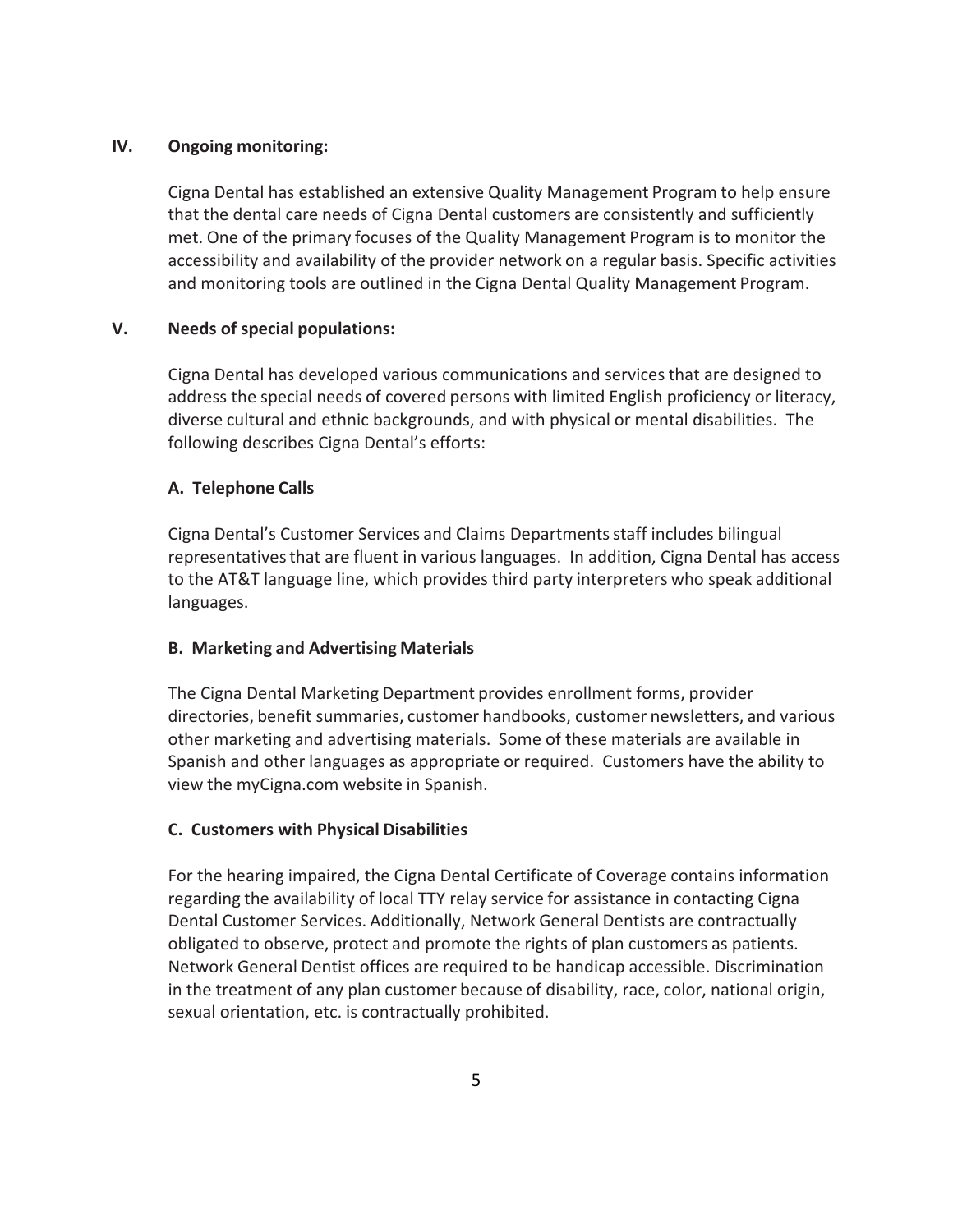#### **VI. Health needs assessment:**

Resources from professional organizations, dental professionals both inside and outside the company, and clinical researchers, including educators and practicing dentists, are continuously consulted in developing and updating Cigna Dental policies and procedures.

Professional organizations commonly used by Cigna Dental include:

- American Dental Association
- American Academy of Periodontology
- American Association of Oral and Maxillofacial Surgeons
- □ American Association of Endodontists
- American Association of Orthodontists
- American Academy of Pediatric Dentistry
- Academy of Osseointegration
- □ Academy of General Dentistry

Our continuous research relies on individual involvement with specific professionals in each field of dentistry, as well as reading and utilizing published position papers and long-term, scientifically based clinical research reports.

Cigna Dental meets regularly with the leadership of organized dentistry and is a visible presence at the annual meetings of numerous dental specialty groups. We have an established working relationship with each of these specialty organizations and are continuously improving our abilities to achieve a complete understanding of all new treatment protocols. These same organizations also have access to Cigna Dental staff to arbitrate areas of misunderstanding within the claim benefit process.

Claim data is used in the evaluation of utilization trends and patterns. Under the direction of the Dental Director, this data is routinely analyzed and presented to the Quality Management Committee. The committee considers this data, along with other relative information, in creating appropriate action plans to improve the clinical needs of plan customers. The Quality Management Committee meets at least quarterly.

#### **VII. Communication with customers:**

#### **A. Grievance Procedures**

Cigna Dental's grievance and appeals process is compliant with State and Federal law and is outlined in the customer Certificate of Coverage.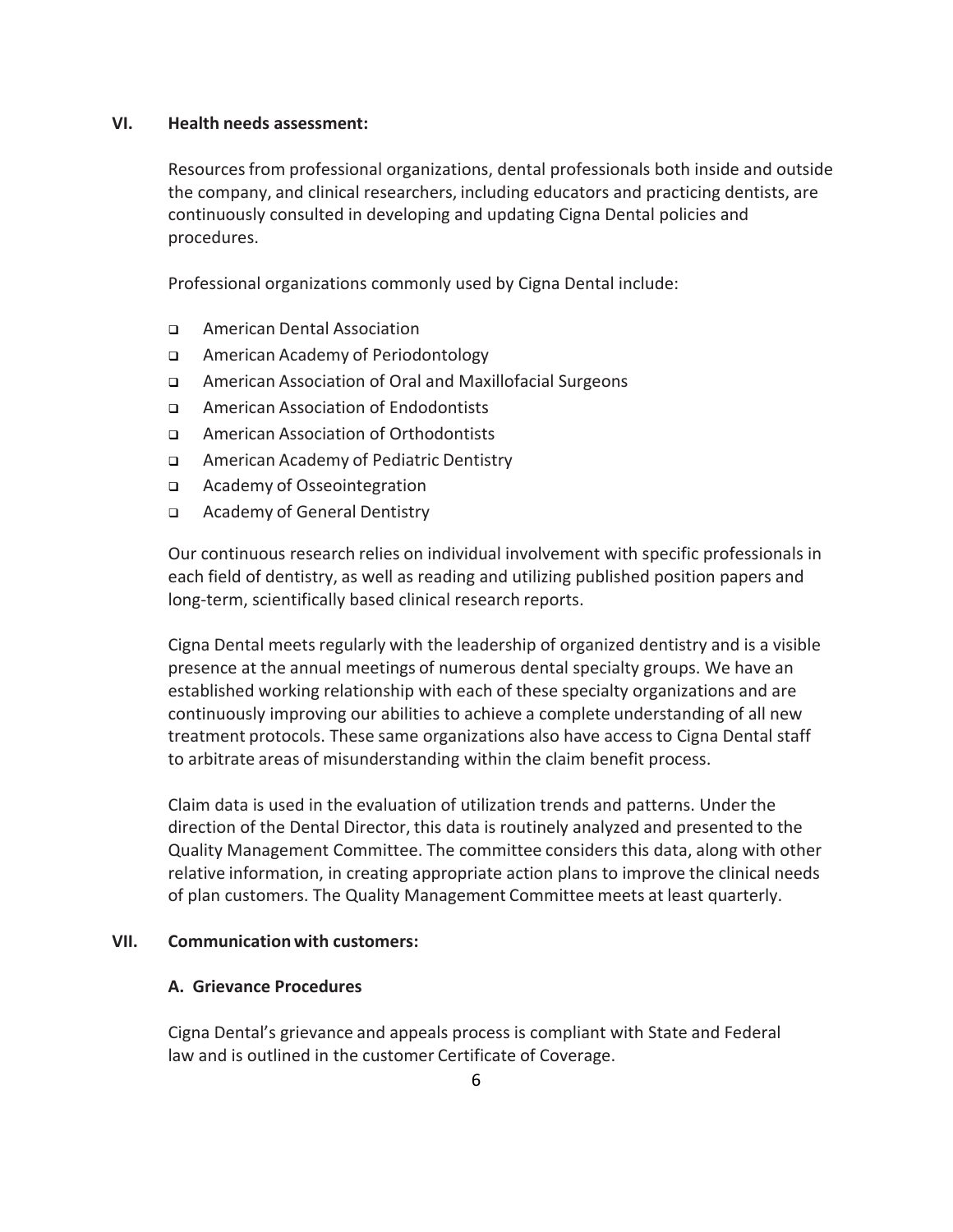#### **B. Extent to which Specialty Services are Available**

Cigna Dental offers a variety of dental benefit plans from which clients may choose. The extent to which specialty services are covered depends upon the type of dental benefit plan chosen. Specialty care is outlined in full detail in the customer Certificate of Coverage.

#### **C. Process for Choosing and Changing Providers**

Dentists are not assigned and customers are able to visit any Dentist in the Dental Network without the need for a referral.

#### **D. Process for Providing and Approving Emergency Care**

Cigna Dental's process for providing and approving emergency care is outlined in the customer's Certificate of Coverage. Members may seek care from any dentist and no prior authorization is required for obtaining emergency services.

All Dentists' contracts require 24 hour telephone access and the scheduling of emergency appointments within 24 hours. Callers who contact Cigna Dental are instructed to seek assistance from any licensed dentist.

#### **VIII. Coordination activities:**

The Cigna Dental Standard Extension of Benefits Provision provides benefits for multiple appointment procedures when a patient's coverage terminates. Specific services that fall under the Extension of Benefits Provision are: inlays, onlays, crown and bridgework, full and partial dentures, and root canal therapy. These services are rendered in two stages. If the services were started prior to termination and rendered with the 90 days the service would be paid

#### **IX. Continuity of care:**

#### **A. Provider Contract Termination**

Cigna Dental Network General Dentists and Network Specialists are contractually obligated to complete procedures in progress in the event of contract termination, for a period not to exceed 90 days. These provisions are outlined in both the Network General Dentist and Network Specialist Agreements.

Cigna Dental will make a good faith effort to provide written notice of termination of a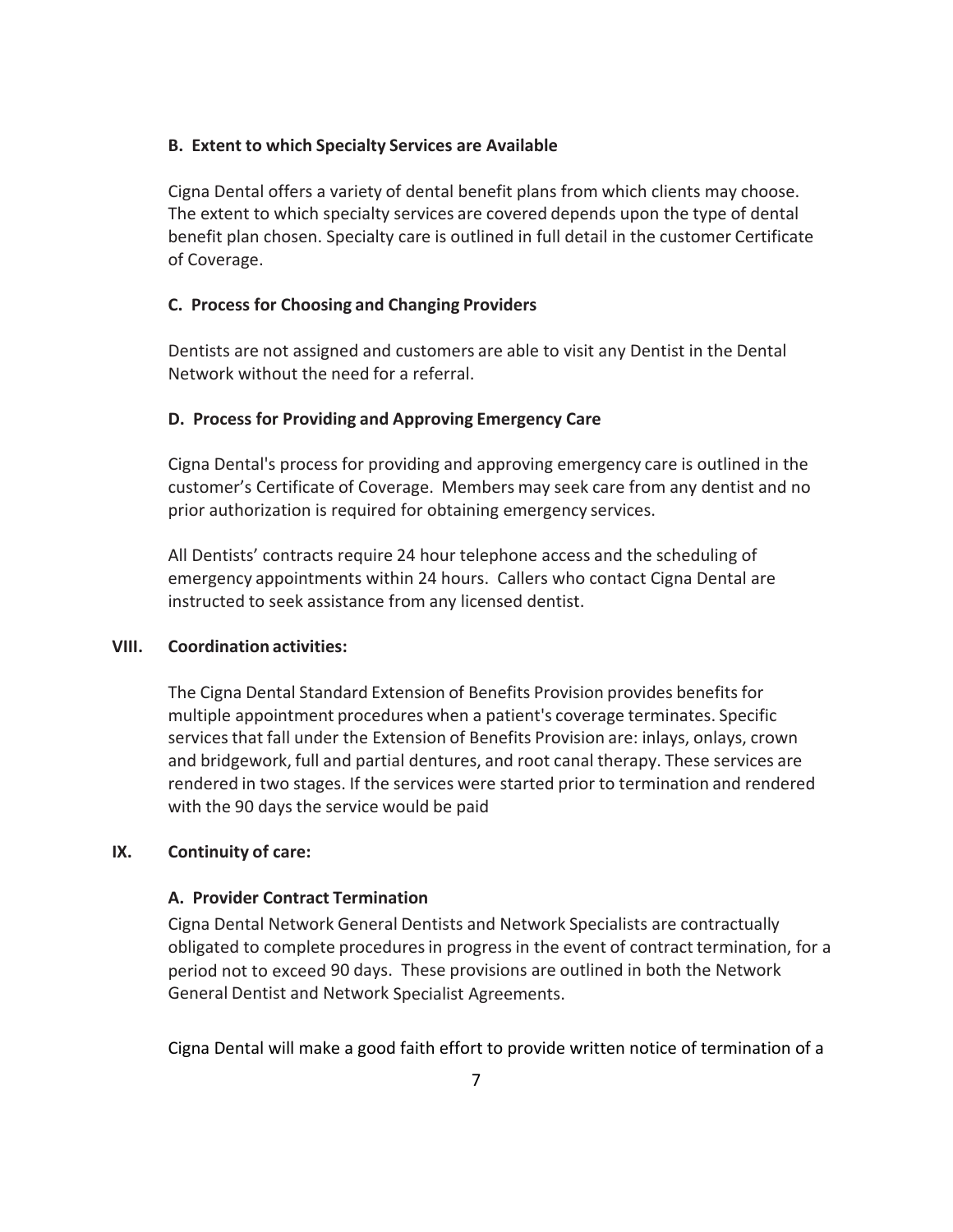discontinued provider within fifteen (15) working days, or otherwise as soon as practicable, of receipt or issuance of such termination to all enrollees that are seen on a regular basis (within the past 12 months) by the provider or that receive primary care from the provider whose contract is being discontinued.

As Dentists are not assigned, customers are encouraged to check the status of a Dentist before receiving care.

#### **B. Plan Insolvency or Other Inability to Continue Operations**

Cigna Dental is a well‐established, national provider of life and health insurance products. In the unlikely event that Cigna Dental should ever become insolvent or otherwise be unable to continue operations, it would ensure, through its affiliates, that policy holders and customers received uninterrupted dental benefit coverage through the end of the policy holder's contract period, until such time as Cigna Dental could restore its financial condition. Cigna Dental would ensure that groups and customers received advanced written notice of any anticipated change to Cigna Dental's business operations.

The provider contracts include limitations on billing participants. As required by Colorado law, every contract between Cigna and a participating provider sets forth that the obligation to hold the patient harmless for services rendered in the provider's capacity as a participating provider survives the termination of the provider contract.

#### **X. Quality Assurance Standards**

As outlined above, Cigna Dental has established an extensive Quality Management Program to allow Cigna Dental to identify, evaluate and remedy potential problems relating to access, continuity and quality of care.

#### **XI. Methods for Tracking and Assessing Clinical Outcomes from Network Services**

Cigna Dental utilizes a variety of methods to track and assess clinical outcomes from network services. Cigna Dental's Quality Management Program contains additional information on the methods used to track and assess the clinical outcomes of network services.

#### **XII. Methods for Evaluating Consumer Satisfaction with Services Provided**

Customer satisfaction is assessed through evaluation of customer surveys, and customer complaint and grievance information. Customer satisfaction surveys are regularly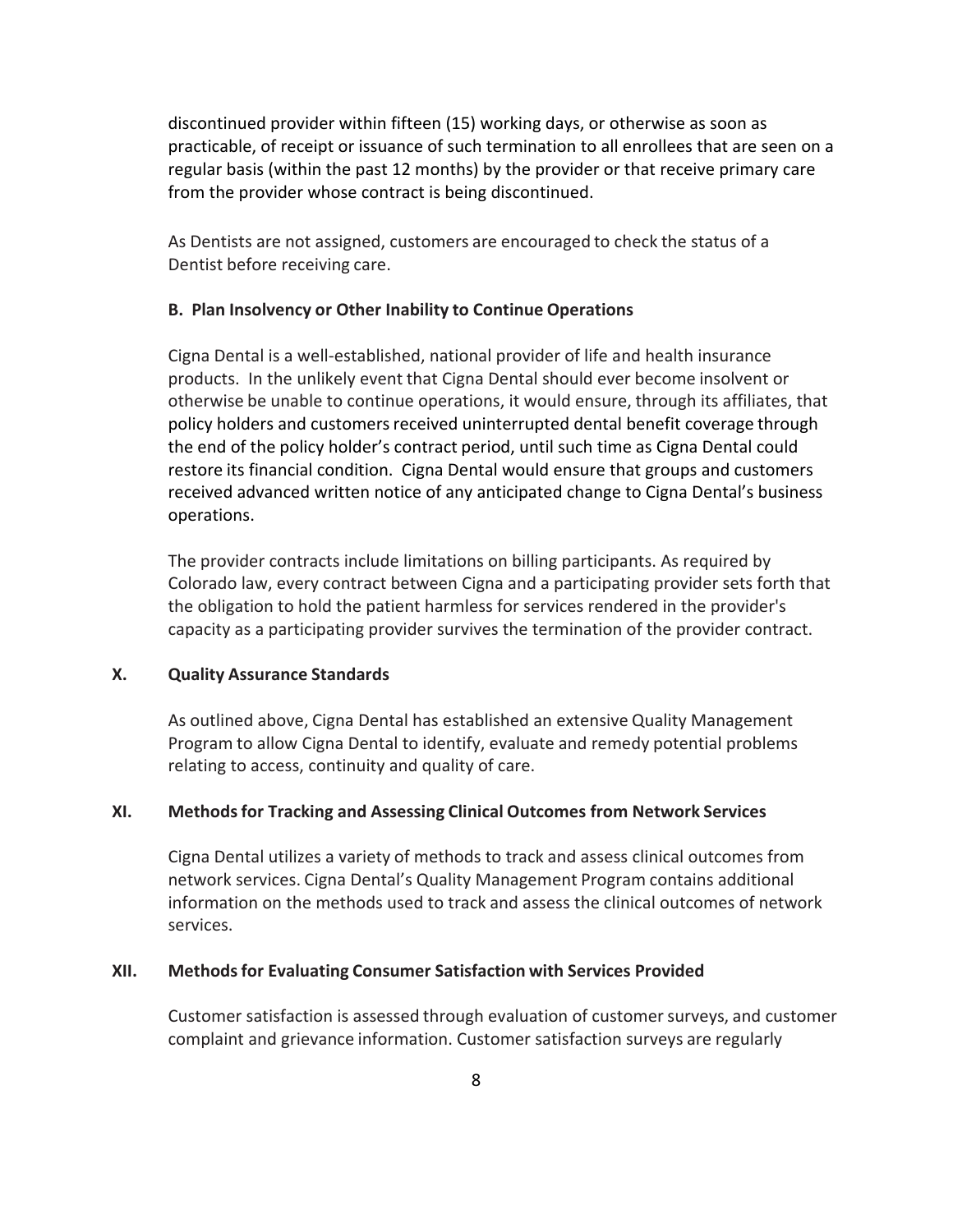conducted in order to measure Cigna Dental's performance and to assess customer satisfaction with plan services. Customer complaint and grievance information is trended to identify potential opportunities for improvement. The results are assessed, and action plans are developed for those areas where opportunities for improvement have been identified.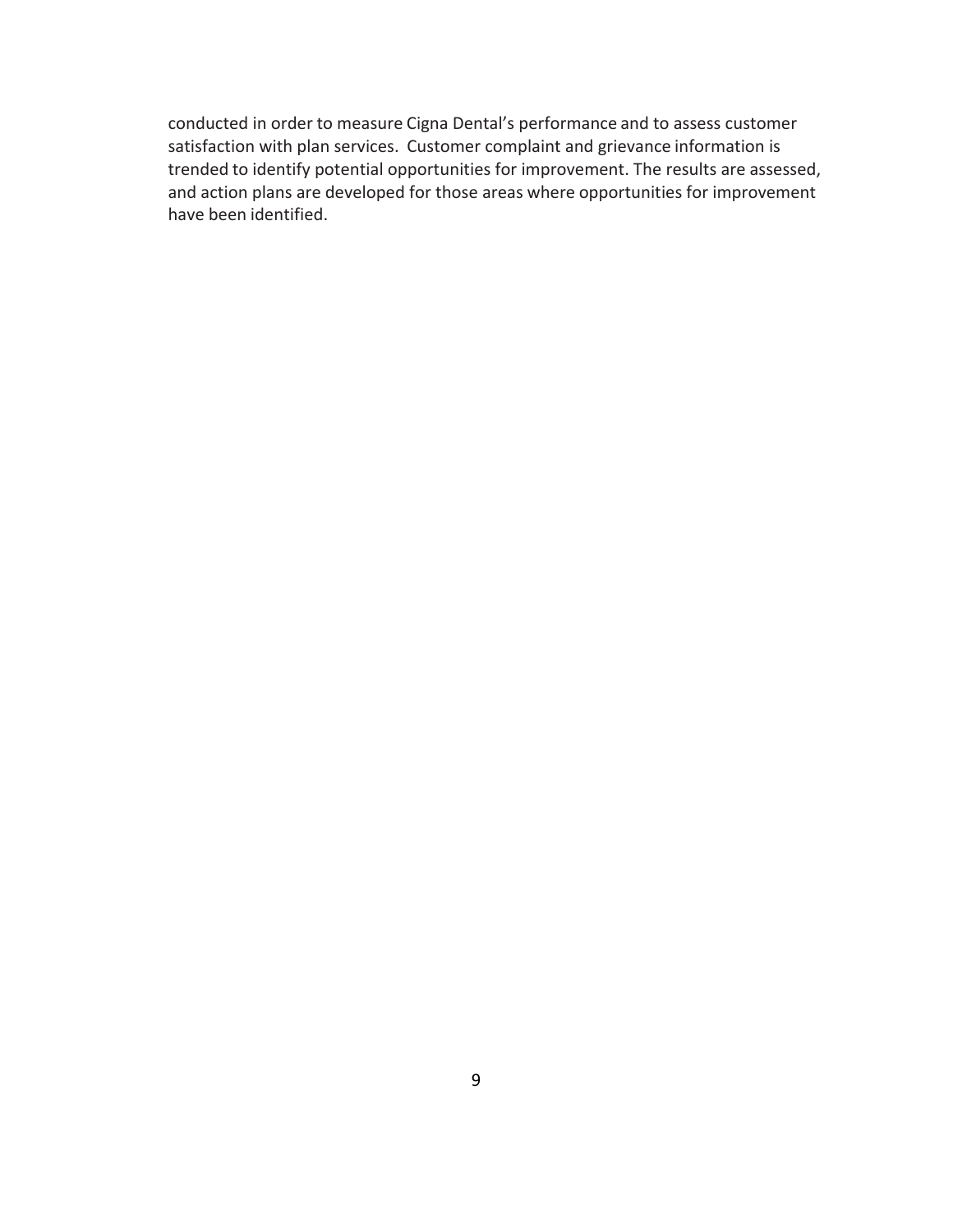# **The Cigna Dental Quality**

## **Management Program**

*Dental Quality Management* 

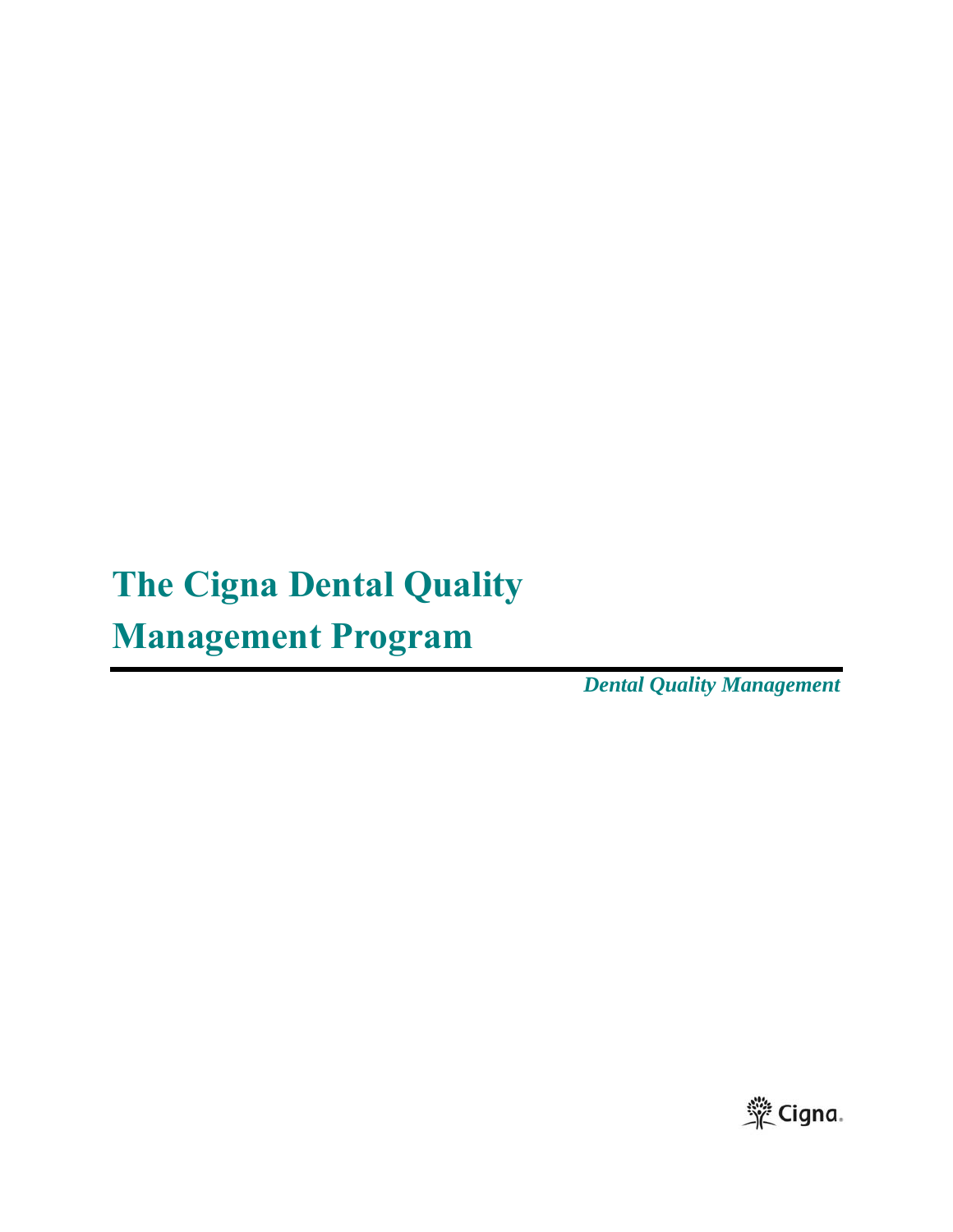# **The Quality Commitment**

The Quality Management Program was developed to reinforce our commitment to excellence and our continuous drive to improve all phases of our business. The Quality Management Program is a set of principles and actions that facilitate the delivery of superior dental care to our clients and customers, while also providing an environment that supports high standards of performance for Cigna Dental employees.

The quality of care and services is a key component in the satisfaction of our customers. Through our Quality Management Program, we select dentists who not only meet our credentialing criteria, but also agree to comply with the program's guidelines which outline activities designed to improve the quality of care and services provided by our dental networks**.** They understand our compensation schedules and treat our customers with the same care as their fee for service patients. The Quality Management Program includes standards that encompass all quality management activities to ensure that our customers are in good hands.

The following pages detail our Quality Management Program:

#### *Dental Quality Management*  2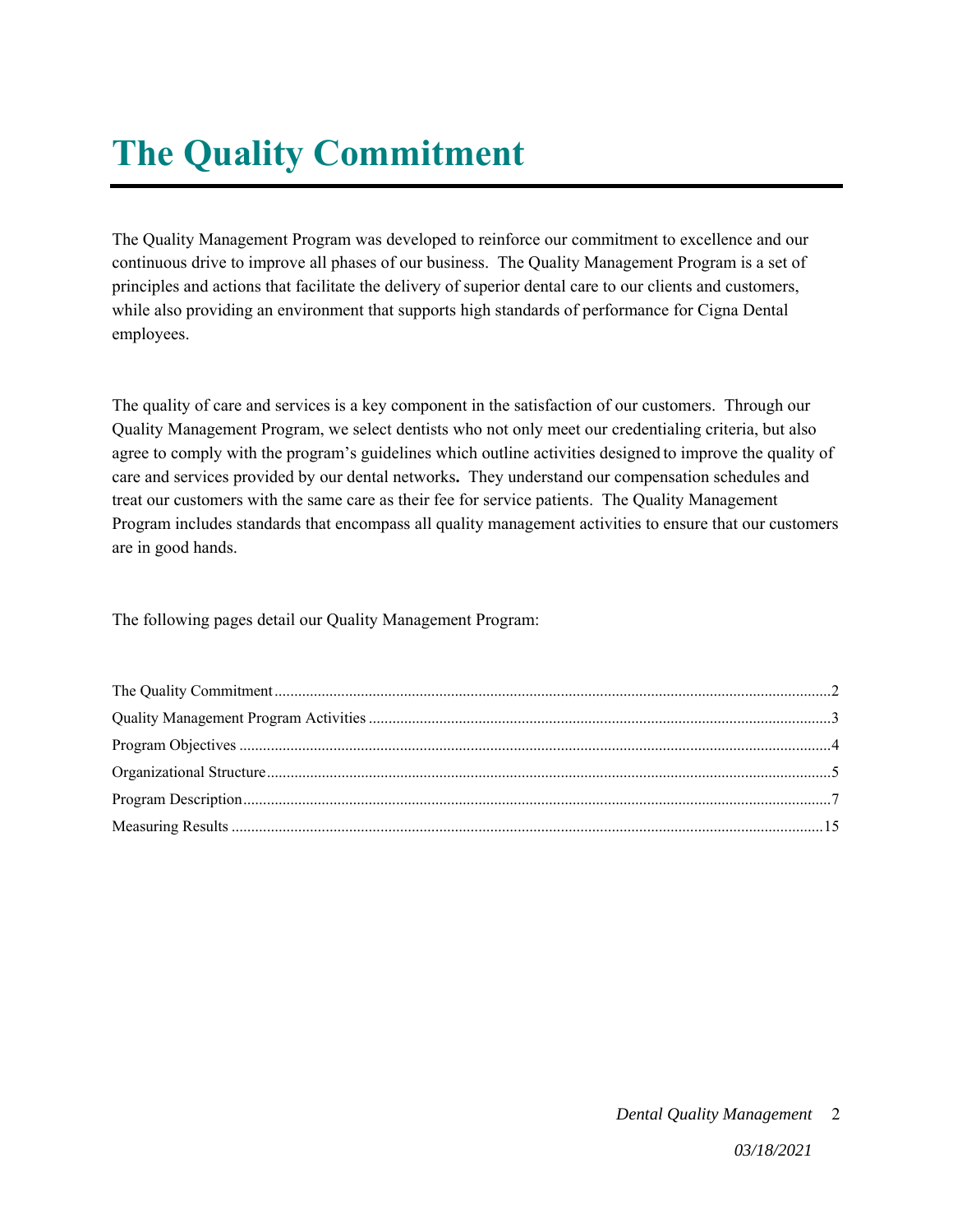## **Quality Management Program Activities**

Critical elements of the Quality Management Program include:

- initial credentialing
- recredentialing
- dentist accessibility monitoring
- health promotion and preventive care
- network dentist performance monitoring
- quality measurement focus studies
- grievance review
- customer and dentist satisfaction surveys
- administrative standards for accuracy and response
- reporting results and implementing corrective actions
- onsite assessments of dental facilities as needed
- review of patient records for appropriateness as needed
- educational feedback to offices by Professional Relations staff and Dental Directors

The standards and processes described in the following pages represent Cigna Dental's National Quality Management Program; there are some states that require state-specific variations.

All Cigna Dental network dentists are required to adhere to our Quality Management Program. This helps to ensure that our customers benefit by receiving quality dental care, improved oral health and ultimate satisfaction from their dental plan.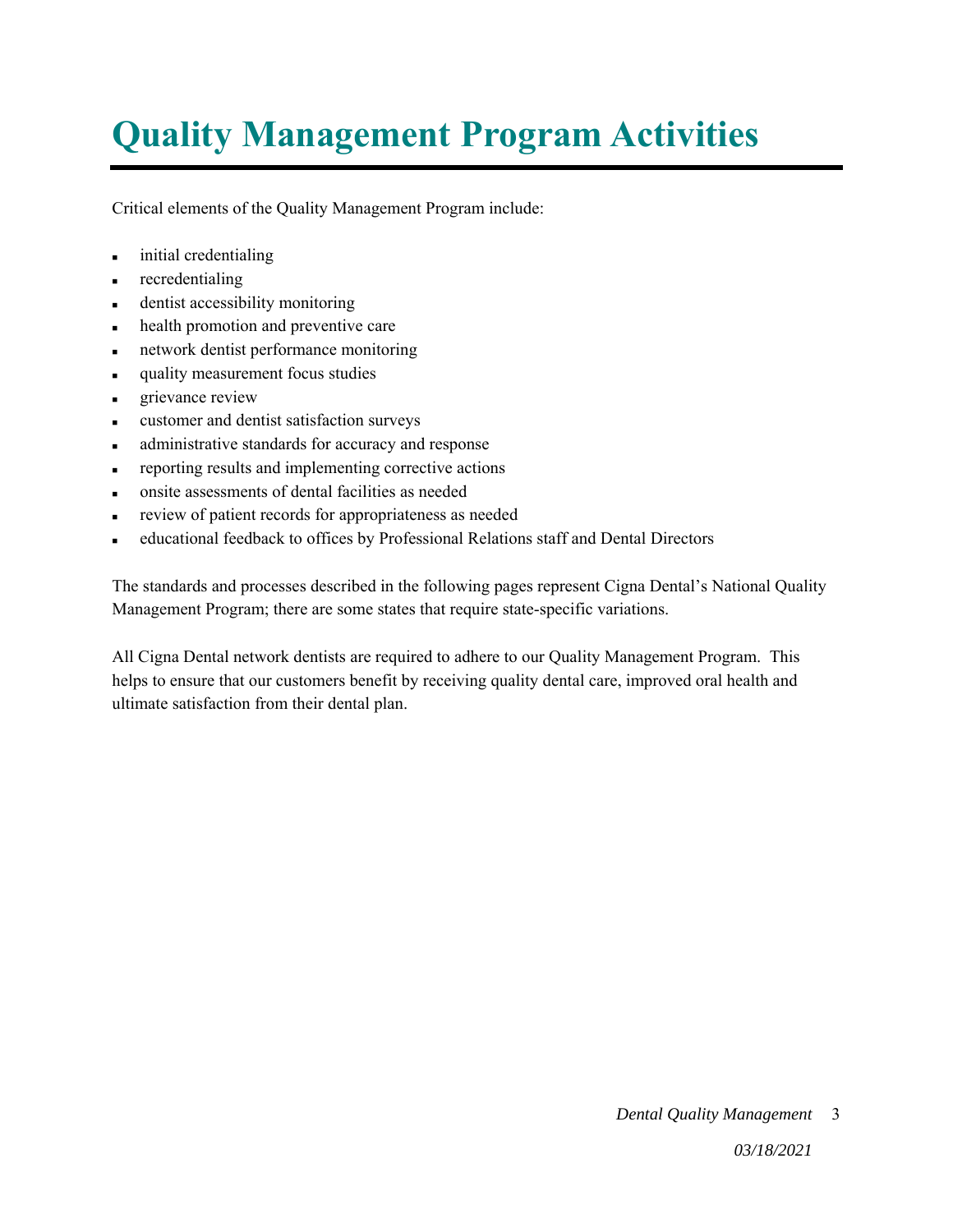# **Program Objectives**

The objectives and supporting actions of the Quality Management Program are:

| <b>Objectives</b><br>Promote and maintain quality networks.                                                                     | How we get there<br>Facilitate the delivery of quality care and service through our<br>credentialing, recredentialing, onsite office assessments and patient<br>records review, performance monitoring and other quality<br>management activities.<br>Educate our dentists and customers to support these efforts.                                                                                                                                                                                                                                                                                                                                                                       |
|---------------------------------------------------------------------------------------------------------------------------------|------------------------------------------------------------------------------------------------------------------------------------------------------------------------------------------------------------------------------------------------------------------------------------------------------------------------------------------------------------------------------------------------------------------------------------------------------------------------------------------------------------------------------------------------------------------------------------------------------------------------------------------------------------------------------------------|
| Provide effective guidance, monitoring and<br>evaluation of patient care to cost-effectively<br>improve customers' oral health. | Distribute the Cigna Dental DHMO Dental Office Reference Guide<br>and Cigna Dental PPO Dental Office Reference Guide to network<br>dentists, and update these Reference Guides on a regular basis.<br>Maintain on-going communications with network dental offices via<br>Cigna Dental's locally deployed professional relations staff.<br>Monitor key indicators of quality:<br>-network accessibility and availability<br>-customer call activity and content<br>-customer satisfaction and grievances<br>-utilization of procedures<br>-onsite office assessment (DHMO General Dentist Offices only)<br>- appropriate patient records and care (DHMO General Dentist Offices<br>only) |
| Identify opportunities for improvement, and<br>take appropriate steps to implement actions.                                     | Perform annual assessment of Quality Management Program<br>activities, as well as the associated results and trends. Identify<br>barriers to achieving our goals, and develop actions to improve<br>results.                                                                                                                                                                                                                                                                                                                                                                                                                                                                             |
| Maintain compliance with local, state and<br>federal regulatory requirements and<br>standards.                                  | Successful implementation of our Quality Management Program.                                                                                                                                                                                                                                                                                                                                                                                                                                                                                                                                                                                                                             |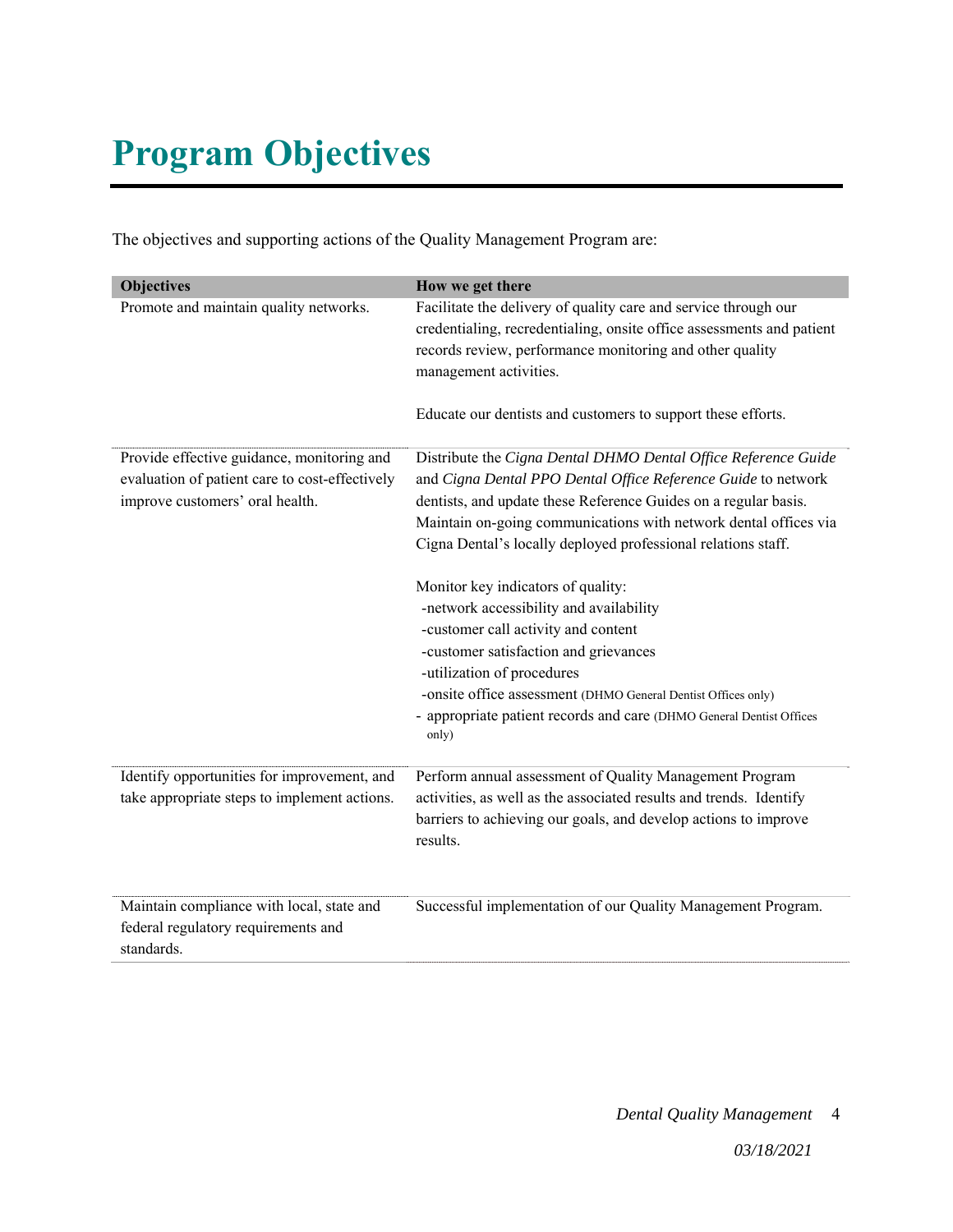## **Organizational Structure**



The national/state quality management committees meet at least quarterly. Members include the National Dental Director (Chair), Dental Directors, Call and Claim Operation leads, Grievance and Appeals Lead, Quality Compliance Manager, Professional Relations Representative, Compliance Representative, Sales, Credentialing

action plans and follow through.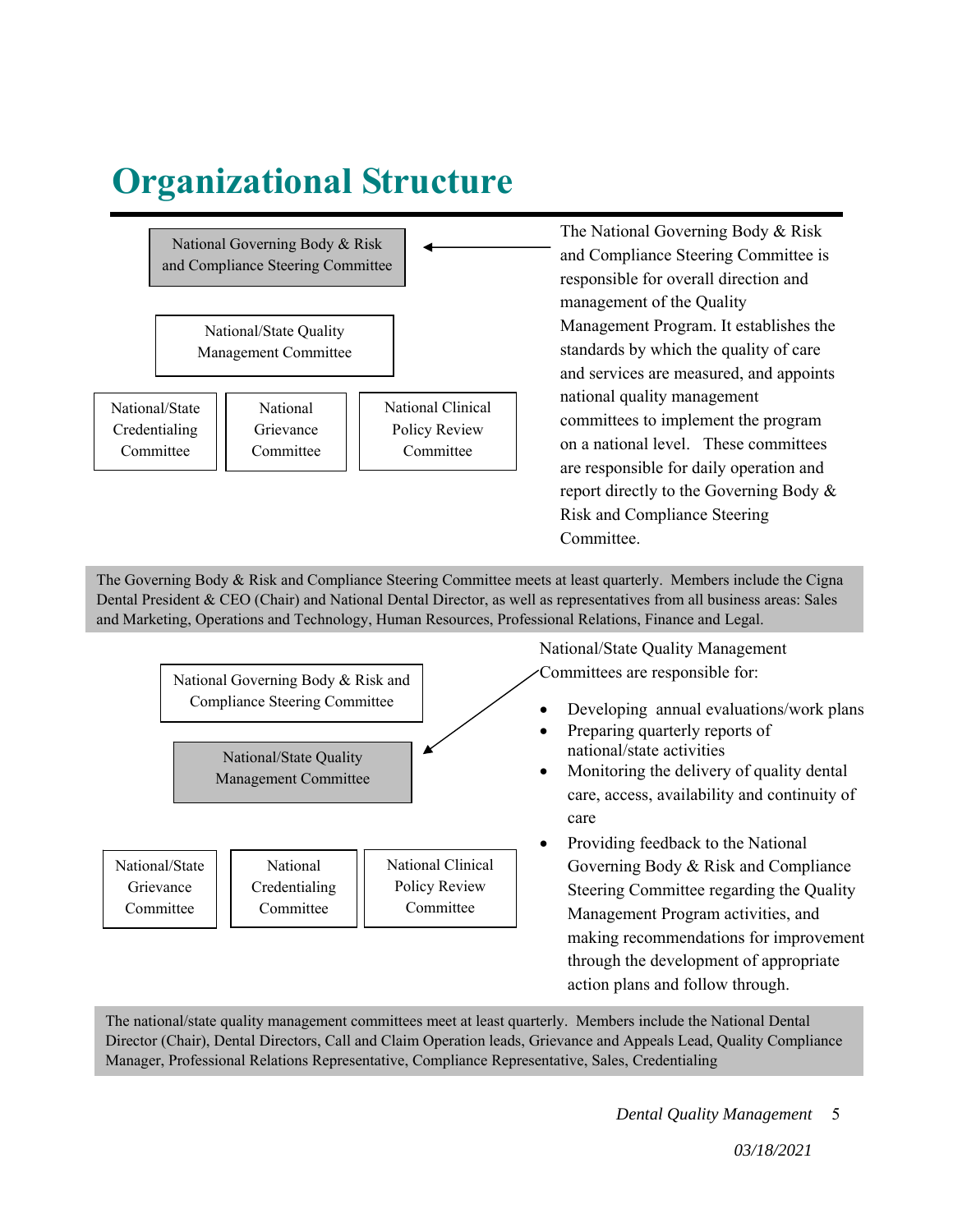

The National/State Quality management committees utilize subcommittees to assist in grievance resolution, credentialing, and clinical policy decisions. They provide regular reports to the National/State Quality Management Committee. Their functions are outlined below:

| <b>National/State Grievance</b>                                                                                                                                                                                                                                                                                                                                                                                                                                                    | <b>National Credentialing Subcommittees</b>                                                                                                                                                                                                                                                                                                                                                                   | <b>National Clinical Policy Review</b>                                                                                                                                                                                                                                                                                                                                                                                                                                                                                              |
|------------------------------------------------------------------------------------------------------------------------------------------------------------------------------------------------------------------------------------------------------------------------------------------------------------------------------------------------------------------------------------------------------------------------------------------------------------------------------------|---------------------------------------------------------------------------------------------------------------------------------------------------------------------------------------------------------------------------------------------------------------------------------------------------------------------------------------------------------------------------------------------------------------|-------------------------------------------------------------------------------------------------------------------------------------------------------------------------------------------------------------------------------------------------------------------------------------------------------------------------------------------------------------------------------------------------------------------------------------------------------------------------------------------------------------------------------------|
| <b>Subcommittees</b>                                                                                                                                                                                                                                                                                                                                                                                                                                                               |                                                                                                                                                                                                                                                                                                                                                                                                               | <b>Subcommittee</b>                                                                                                                                                                                                                                                                                                                                                                                                                                                                                                                 |
| Oversee appeals process.<br>1)<br>Develop quarterly evaluations and<br>2)<br>submit to the National/State Quality<br>Management Committee.<br>Facilitate the review of activities<br>3)<br>such as:<br>The investigation and<br>a)<br>evaluation of quality care,<br>professional conduct and<br>improper billing practices of<br>network dentists<br>The review of quality and<br>b)<br>service issues that may affect<br>the network, and<br>recommendations for<br>improvement. | Implement credentialing standards and<br>1)<br>criteria.<br>Review credentials for acceptance into<br>2)<br>the network.<br>Review credentials of network dentists<br>3)<br>for continued participation.<br>Evaluate the<br>4)<br>credentialing/recredentialing process<br>and makes recommendations for<br>improvement.<br>Ensure that credentialing processes<br>5)<br>comply with regulatory requirements. | Analyze, monitor and evaluate<br>1)<br>utilization management metrics,<br>clinical policies and payment criteria<br>and make recommendations for<br>improvement such as changes to<br>clinical policies and payment criteria.<br>Review recommendations regarding<br>2)<br>recognized Preventive and Clinical<br>Care Guidelines<br>Quality/Clinical initiatives, including<br>3)<br>focus studies, scorecard studies and<br>other dentist profiling activities<br>Evaluate effectiveness of current<br>4)<br>policies and programs |
| The National/State Grievance<br>Subcommittees meet quarterly.<br>Members include:<br>Dental Directors (Chair)<br><b>Quality Compliance Manager</b><br>Grievance & Appeal Representative<br>Professional Relations Representative<br>Compliance Representative                                                                                                                                                                                                                      | The National Credentialing Subcommittees<br>meet at least on a quarterly basis. Members<br>include:<br>Dental Directors (Chair)<br><b>Dental Consultant</b><br>Two External Licensed Dentists<br>Professional Relations Representative                                                                                                                                                                        | The National Clinical Policy Review<br>Subcommittees meet at least on a<br>quarterly basis. Members include:<br><b>Dental Directors</b><br><b>Dental Consultants</b><br><b>Quality Compliance Manager</b><br>Claim Operations Representative<br>Professional Relations Representative                                                                                                                                                                                                                                               |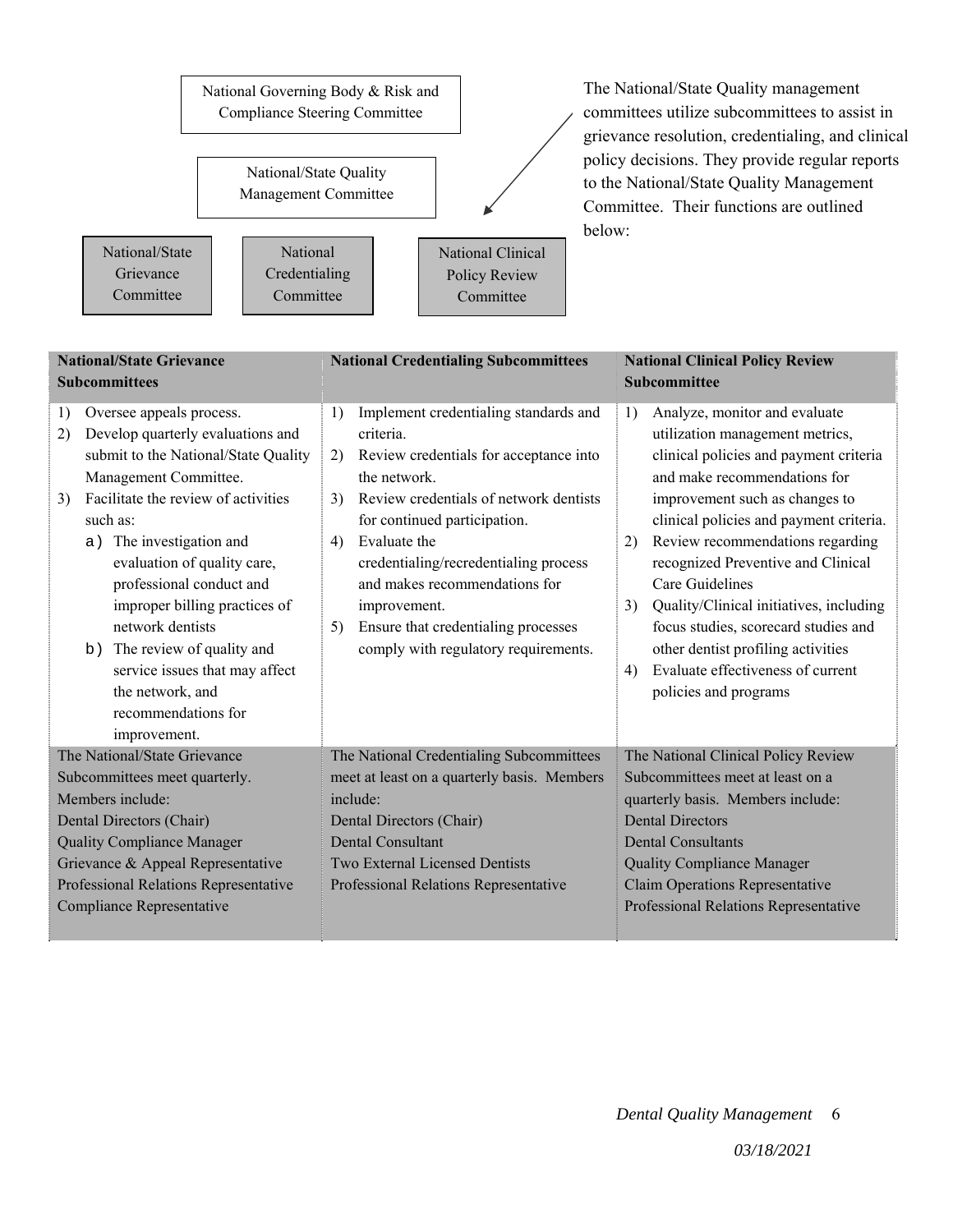# **Program Description**

The following activities are integral parts of the Quality Management Program:

## **Initial Credentialing**

Credentialing for prospective dentists is performed according to the highest national standards. The following credentials and qualifications are required for participation in our networks.

| <b>Credentialing requirements</b>        | Primary and/or secondary source verified through:        |
|------------------------------------------|----------------------------------------------------------|
| State license                            | <b>State Board of Examiners</b>                          |
| Graduation from accredited dental school | State Board of Examiners or primary source               |
| Specialty training verification          | State Board of Examiners, Verification of education from |
| (if applicable)                          | institution, or applicable specialty certifying Board    |
| Professional liability insurance         | Attestation and policy details obtained                  |
| Application and Contract                 | Both must be signed by the dentist                       |
| Malpractice and sanction history         | National Practitioner Data Bank and dentist narratives   |

In addition to the above requirements, Cigna Dental has the following expectations. Exceptions require written authorization from the Dental Director.

| <b>Requirements</b>                                                                     | <b>Checked</b> |
|-----------------------------------------------------------------------------------------|----------------|
| At least one dentist, with one auxiliary staff member.                                  | ✓              |
| A recall system for ongoing appointments.                                               |                |
| An emergency system including 24-hour telephone service.                                | ✓              |
| Emergency treatment within 24 hours.                                                    | ✓              |
| Available appointment times (initial exam within four weeks).                           | ✓              |
| Performance of the following procedures:                                                |                |
| Restorative: amalgam and/or composite restorations                                      |                |
| Endodontics: anterior, bicuspid and molar root canal                                    |                |
| Periodontics: scaling and root planing                                                  |                |
| Oral surgery: surgical removal of erupted tooth                                         |                |
| Pediatric dentistry: routine care for children                                          |                |
| All preventive procedures                                                               |                |
| Convenient office hours (at least 24 hours a week).                                     | ✓              |
| Current CPR certification.                                                              | ✓              |
| Satisfactory compliance with Cigna Dental patient record keeping guidelines.            |                |
| Handicap accessibility.                                                                 | ✓              |
| Submission of complete encounter data (DHMO) and acceptance of assignment (PPO).        |                |
| Ability to accept and treat patients in accordance with the Americans with Disabilities |                |

*Dental Quality Management*  7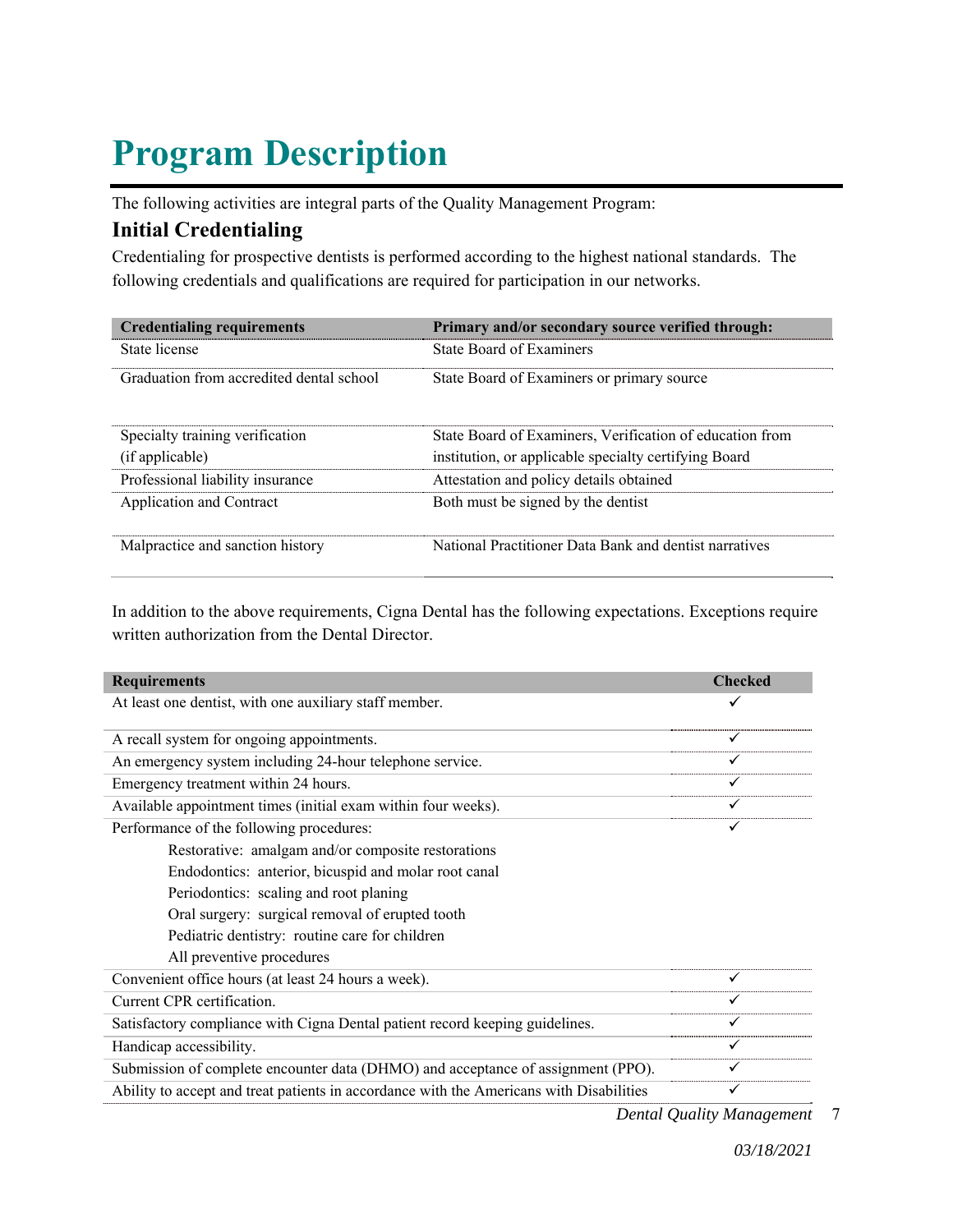A dentist who does not meet Quality Management Program standards will not be activated.

## **Recredentialing**

We recredential our dentists at least every three years. Recredentialing includes verification of the credentials described above, as well as review of grievance tracking and facility and patient records assessments. If all of the credentials are current, and there are no unfavorable findings, the recredentialing process is complete.

If there are unfavorable responses, the Dental Directors review the information and make recommendations to the credentialing committee for approval or disapproval of continued participation in our network. If we terminate participation based primarily upon quality of care issues, the findings are reviewed for appropriate regulatory agency reporting as required by state and federal law. Failure of the network dentist to follow all Quality Management Program procedures, including the submission of requested credentials, may be grounds for termination from the network.

### **Dentist Accessibility Monitoring**

We conduct ongoing dentist accessibility monitoring, through periodic dental office phone calls, wait time monitoring, customer satisfaction surveys, review of grievance data, and geographic access analyses.

## **Health Promotion and Preventive Care**

In keeping with our philosophy that preventive care is the key to good dental health, most of our plans provide preventive services with no patient charge, eliminating the barrier to good oral hygiene.

Prevention is a way to achieve optimum oral health, as well as reduce the cost of dental care for both the patient and the dentist. According to the Institute of Medicine, \$1 spent on prevention saves \$4 in the long run. We promote preventive services through employee communications and employer health fairs. The Cigna Dental Internet site offers customers a wealth of educational and preventive facts and tips, as well as other important information about Cigna Dental.

## **DHMO Network Dentist Performance Monitoring**

Our performance monitoring program is an ongoing process of analysis and other focused activities to effect continuous quality improvement in the care and services rendered by our network dentists. The performance measurement tools used in this process include: dentist profile reports, specialty referral patterns, grievance activity and patterns, utilization patterns, customer satisfaction measures, and facility and patient record reviews.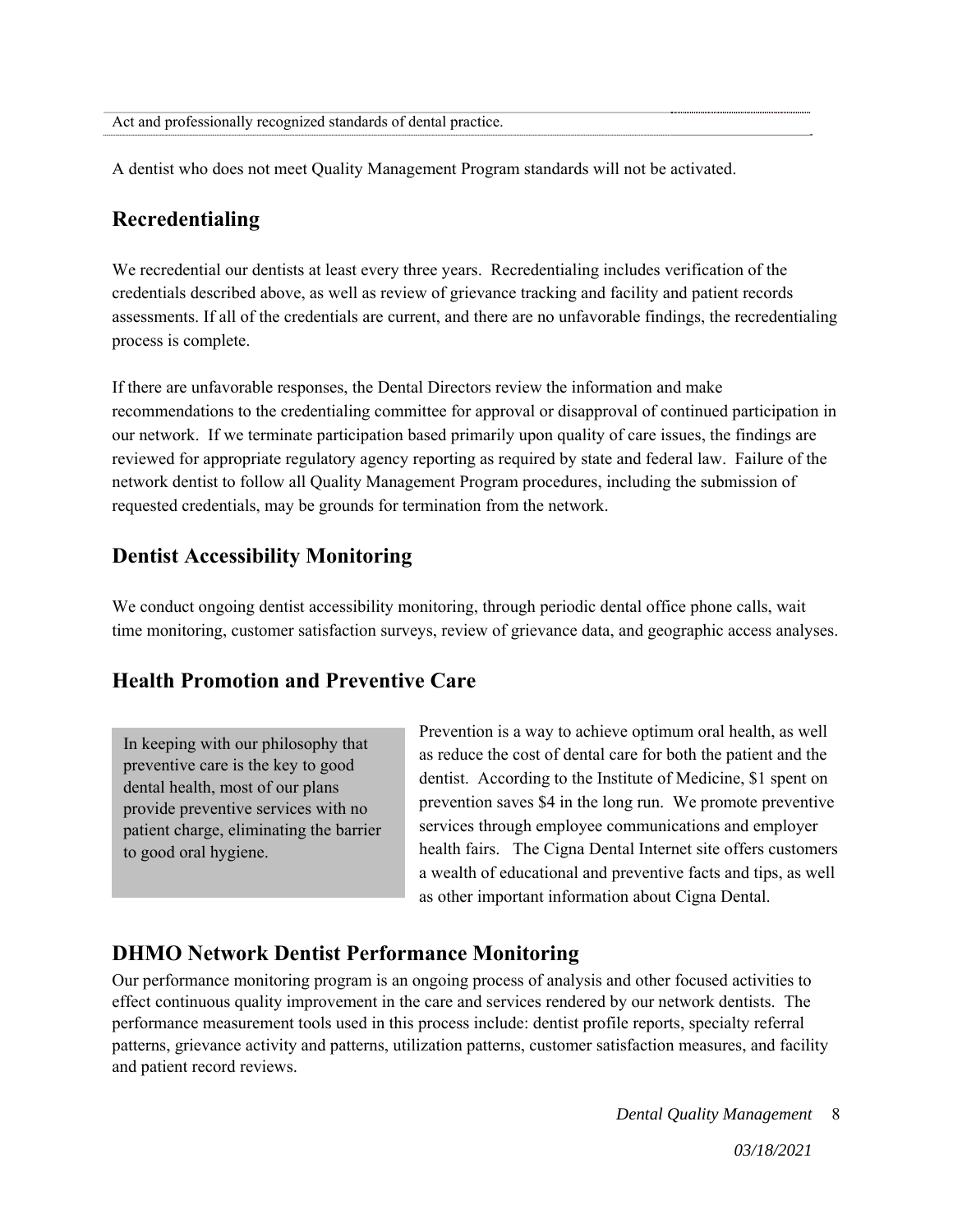Cigna Dental uses a database program to monitor and evaluate each dental office on the number and type of services rendered as compared to norms for the network. Specific service categories include diagnostic, restorative, crown and bridge, endodontics, periodontics, prosthodontics, and oral surgery.

#### **DHMO General Dentist Process**

- 1. Encounter data is submitted and stored in the Cigna Dental information system within 90 days of the date services are rendered.
- 2. A statistical report is generated on a monthly basis for each network dental office. The report contains the following data:
	- Overall plan utilization the percentage of customers using the plan.
	- $\blacksquare$  Chair hour analysis includes the total chair hours used, the average per customer and percentage used by procedure.
	- Dental procedure analysis includes number of procedures and specialty referrals per customer (endodontics, periodontics and oral surgery).
	- Average emergency referral expense.
	- Statistical outliers based on utilization rates for specialty services (endodontics, periodontics, oral surgery).
	- Number of grievances per customers.

CLONA BENTAL BROVIDER

The Dentist Scorecard includes the following metrics: Usage Score, Diagnostic-Preventive Score, Rapport Score, Complaint Activity Score, Access Score, and Audit Score. The objective of the Dentist Scorecard is to identify dentists in our network that have low quality scores in one or more of these measures and who were not identified through other components of Cigna Dental's Quality Management Program. Once identified, the dentists are counseled by Professional Relations staff or Dental Directors with corrective action plans to improve scores.

| <b>SCORECARD</b><br>ICE<br>F.F. |                           |                                |                                  |                               |                              |                     |  |
|---------------------------------|---------------------------|--------------------------------|----------------------------------|-------------------------------|------------------------------|---------------------|--|
| Score                           | w<br>Score                | <b>Rapport</b><br><b>Score</b> | Complaint<br><b>Actvty Score</b> | <b>Access</b><br><b>Score</b> | <b>Audit</b><br><b>Score</b> | Aggregate<br>Score: |  |
| a                               | 8                         | 10                             | 10                               | 5                             | 10                           | 8.667               |  |
|                                 |                           | STATE                          | <b>SCORECARD</b>                 |                               |                              |                     |  |
| Usage<br><b>Score</b>           | Diag-Prev<br>Score        | <b>Rapport</b><br><b>Score</b> | Complaint<br><b>Actvty Score</b> | <b>Access</b><br><b>Score</b> | <b>Audit</b><br><b>Score</b> | Aggregate<br>Score: |  |
| 5.957                           | 7.65                      | 9.67                           | 9.70                             | 9.37                          | 9.138                        | 8.582               |  |
|                                 |                           | N A<br>$\circ$                 | NAL                              | <b>SCORECARD</b>              |                              |                     |  |
| Usage<br><b>Score</b>           | Diag-Prev<br><b>Score</b> | <b>Rapport</b><br><b>Score</b> | Complaint<br><b>Actvty Score</b> | <b>Access</b><br><b>Score</b> | <b>Audit</b><br><b>Score</b> | Aggregate<br>Score: |  |
| 6.455                           | 7.57                      | 9.77                           | 9.59                             | 9.67                          | 9.202                        | 8.711               |  |

666556456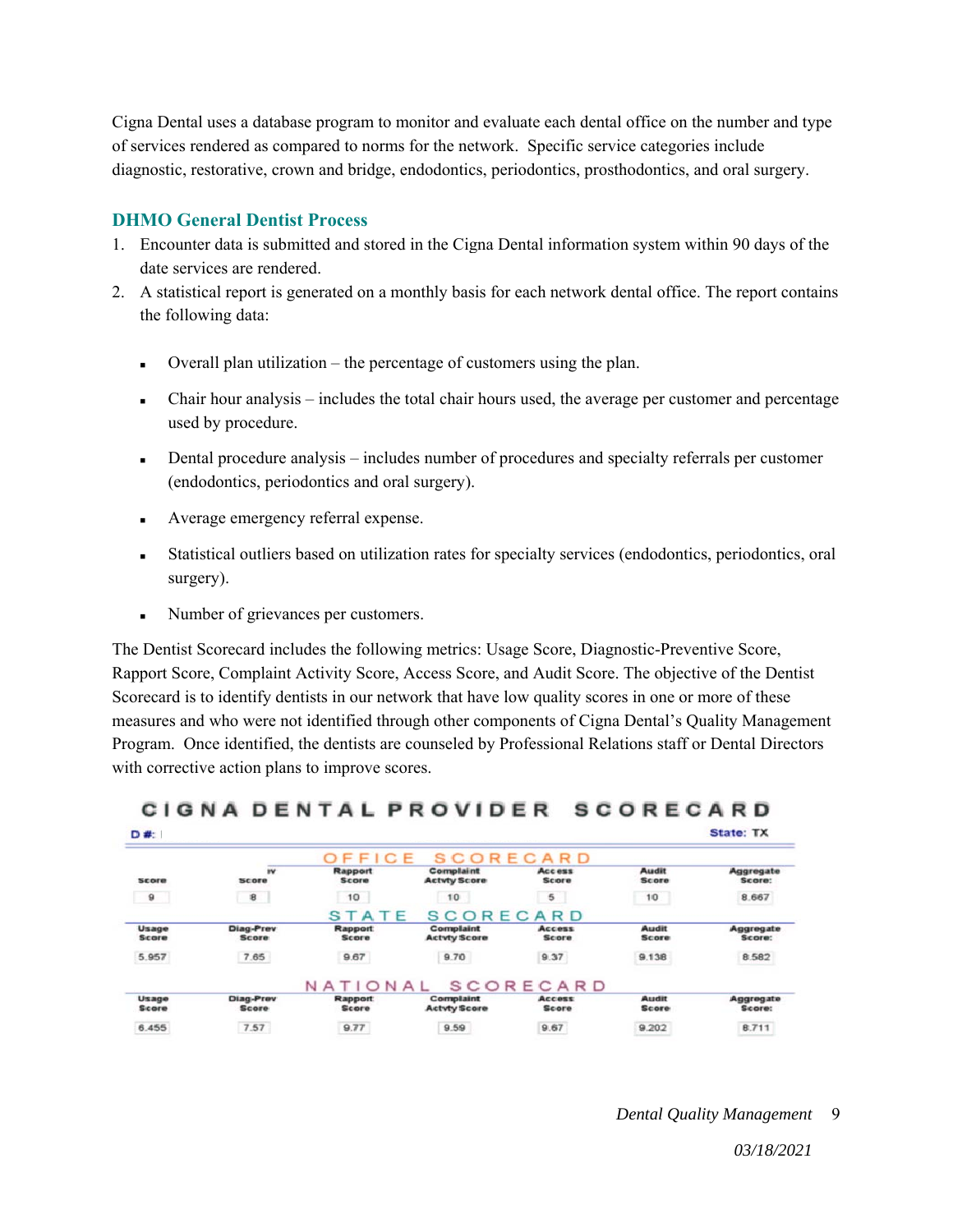#### **PPO Network Dentist Process**

- 1. Claim data is submitted and stored in the Cigna Dental information system.
- 2. General dentist and specialist treatment profiles are generated as needed.

DHMO Corrective action activities may include:

- Submission of a written corrective action plan with focused and measurable results.
- On-site education with feedback from the Dental Director or Network Management.
- Facility review and/or patient records review.
- Focused claim review.
- Referral to the national/state credentialing subcommittee for termination consideration.

Treatment profiles include fees per patient, total procedures per patient, and incidence of targeted procedures as a percentage of other procedures, e.g., the number of crown buildups as compared to the number of total crown procedures. Each dentist's profile is then compared to the MSA, state and national averages. Based on the Dental Director's evaluation of these results, counseling or corrective action may be initiated.

## **Quality Measurement Focus Studies**

Quality measurement focus studies are designed to monitor and evaluate the quality and appropriateness of services.

The National Governing Body & Risk and Compliance Steering Committee approves the topics for these special studies, which are then conducted under the direction of the National/State Quality Management Committee.

Some of our quality studies to date have included:

- A study to ensure that our offices understand and adhere to our guidelines regarding patient charges.
- A study to address customer inquiries and grievances regarding the need for periodontal services compared to routine preventive dental prophylaxes.
- A survey of dental offices to assess the effectiveness of their recall systems, thus ensuring that every office has a process to assist in the maintenance of our customers' oral health.
- A study to periodically call every general dentist on the DHMO plan to track actual wait times, followed by educating the dental offices to ensure the wait times are within our standards.
- A study to improve the quality of X-rays performed by network dentists.
- A study to improve the accessibility of emergency services provided by our network offices.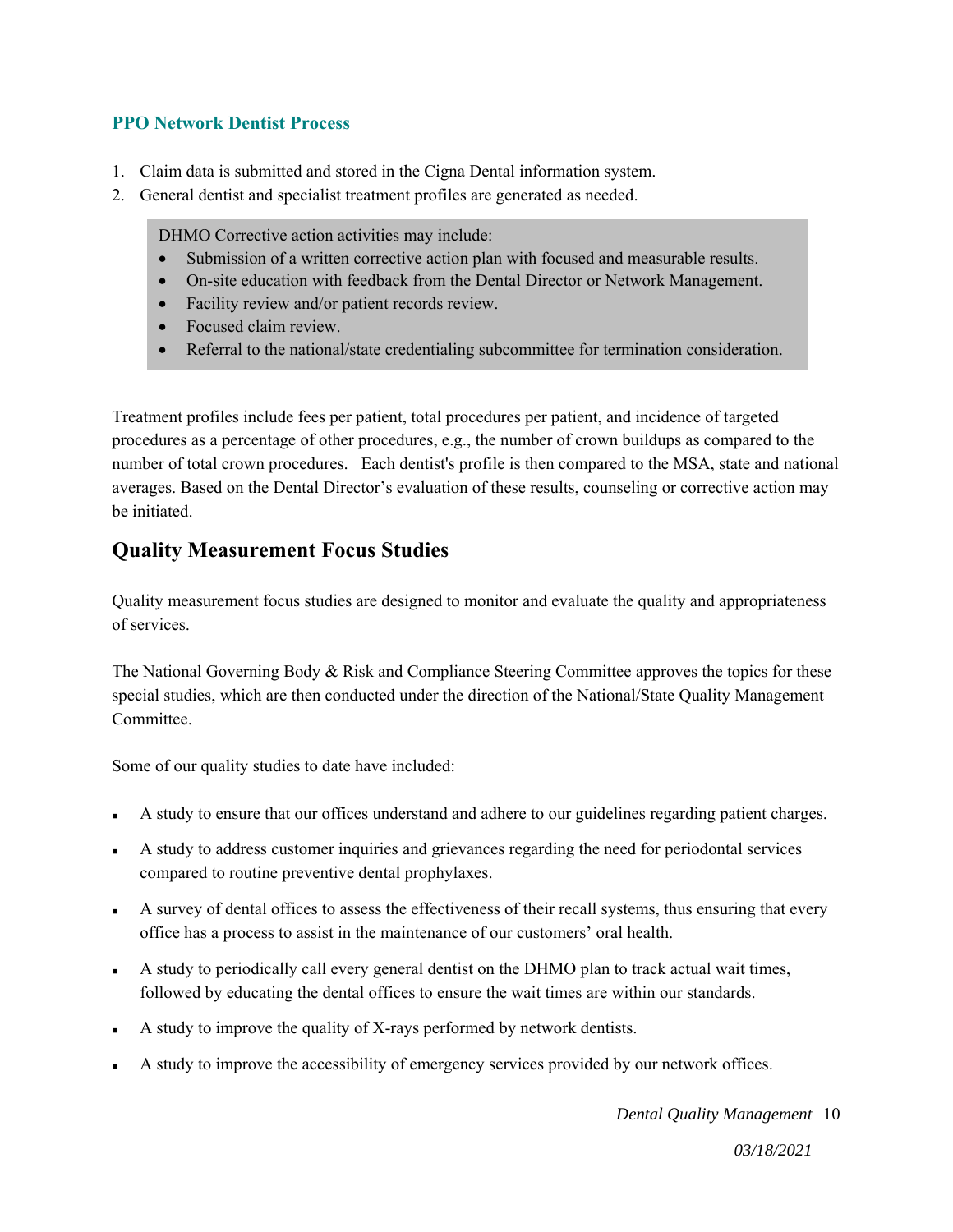A study to ensure reasonable and appropriate customer access to care.

### **Complaint Review**

The objective of the grievance review process is to identify and resolve customer concerns quickly and efficiently, and to identify corrective actions for improvement in the delivery of service.

#### **Tracking Process**

All grievances are tracked, trended and reviewed periodically. DHMO grievances related to quality of care are referred to the Dental Directors for review. The Professional Relations staff is contacted for follow-up as needed. All follow-up is documented in our systems.

#### **Resolution Process**

Depending on the issue, the Dental Directors may request additional information or other actions such as, an on-site office review or referral to the credentialing committee for consideration of termination of the network dentist agreement.Dentist counseling from the Professional Relations staff, and/or the Dental Directors takes place as necessary.

## **Customer Satisfaction**

Customer satisfaction is assessed through evaluation of customer surveys and customer grievance information. Customer satisfaction surveys and are conducted by Convergys and are designed to measure how our customers feel about the Cigna Dental plan. We measure:

- attitude of the office staff
- communication of charges to customers
- management of patient discomfort
- office environment
- perception of treatment outcome
- wait time

The customer satisfaction data is then analyzed and corrective action plans are developed to ensure that the quality of care and services is improved. Overall customer satisfaction results are also summarized and reviewed by the quality management committees and National Governing Body & Risk and Compliance Steering Committee each quarter to identify initiatives to address opportunities for improvement.

### **Dentist Satisfaction**

Cigna Dental periodically assesses dentist satisfaction. This assessment may include dentist focus groups, dentist surveys or other dentist forums. Results of the satisfaction assessment are reviewed by Cigna Dental to identify areas for improvement and subsequent action plans.

*Dental Quality Management*  11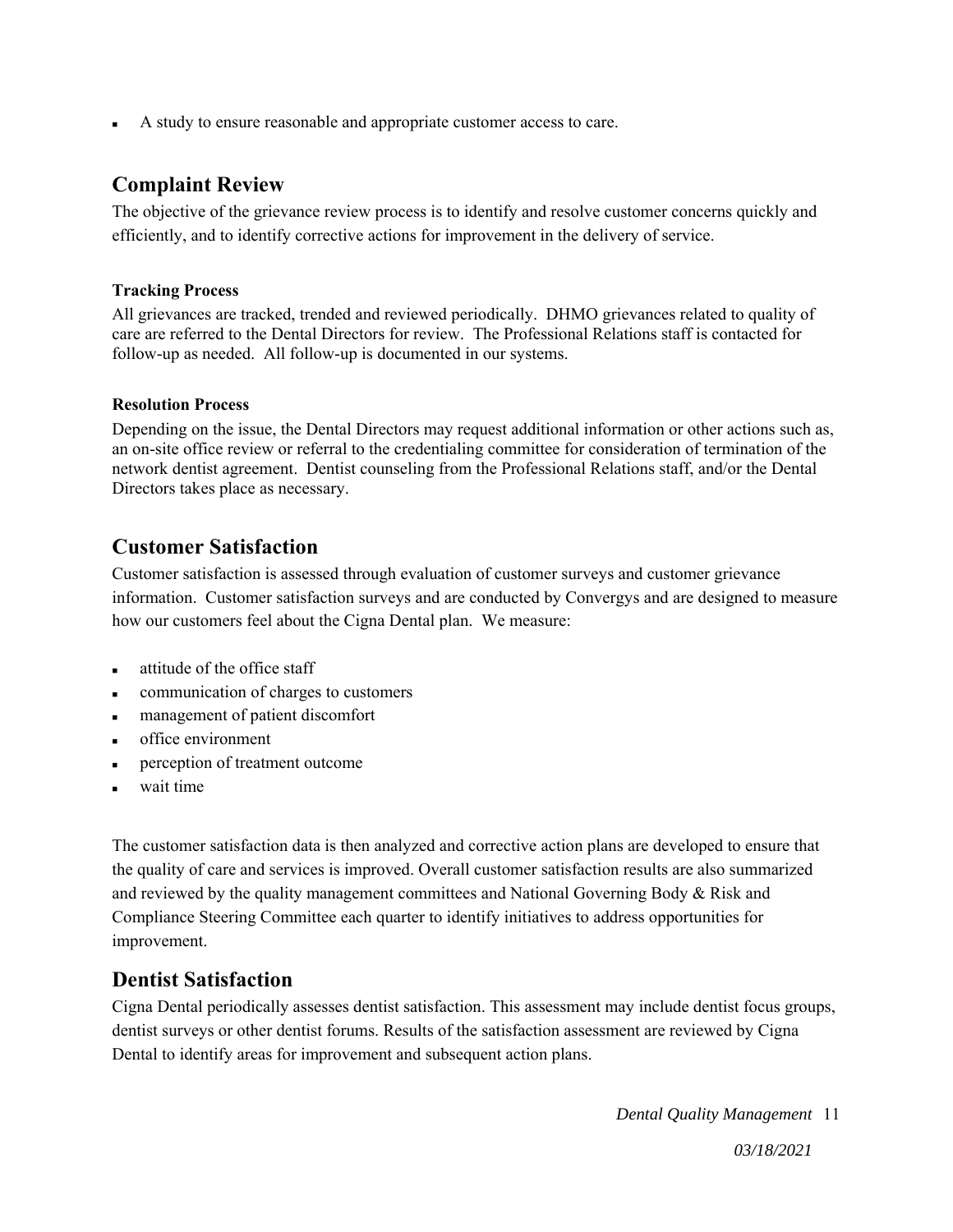## **Administrative Services**

We provide consumers, employers and dentists with cost-effective, caring and responsive claim and inquiry services for all products through one consistent national service delivery model.

The service model includes consistent service standards and the use of several strategically placed claim and inquiry centers. Our focus is to recruit the best people for these centers, train and cross-train them comprehensively for both claim and inquiry activities, monitor their quality and motivate them to perform. Our claim transaction systems are designed with industry leading auto adjudication logic that is coupled with multi-level claim reviews to ensure fast and accurate processing while achieving savings through our utilization management programs. Our service model is further enhanced by investments in new technology such as state-of-the-art systems and integrated call tracking tools.

## **Reporting results and implementing corrective action**

The National/State Quality Management Committees report the results of Quality Management Program activities biannually to the National Governing Body & Risk and Compliance Steering Committee:

- Status of Performance Monitoring activities including the Scorecard and yearly Focus Study.
- Status of credentialing and recredentialing efforts with associated action plans/status of follow-up to correct deficiencies identified.
- Network availability including percentage of open offices, percentage of customers with two general dentists within ten miles and network turnover rate. This helps us identify and target network growth opportunities.
- Administrative results such as telephone response and call abandonment rate. This helps us identify staffing needs in the Customer Service centers.
- Customer satisfaction survey results.